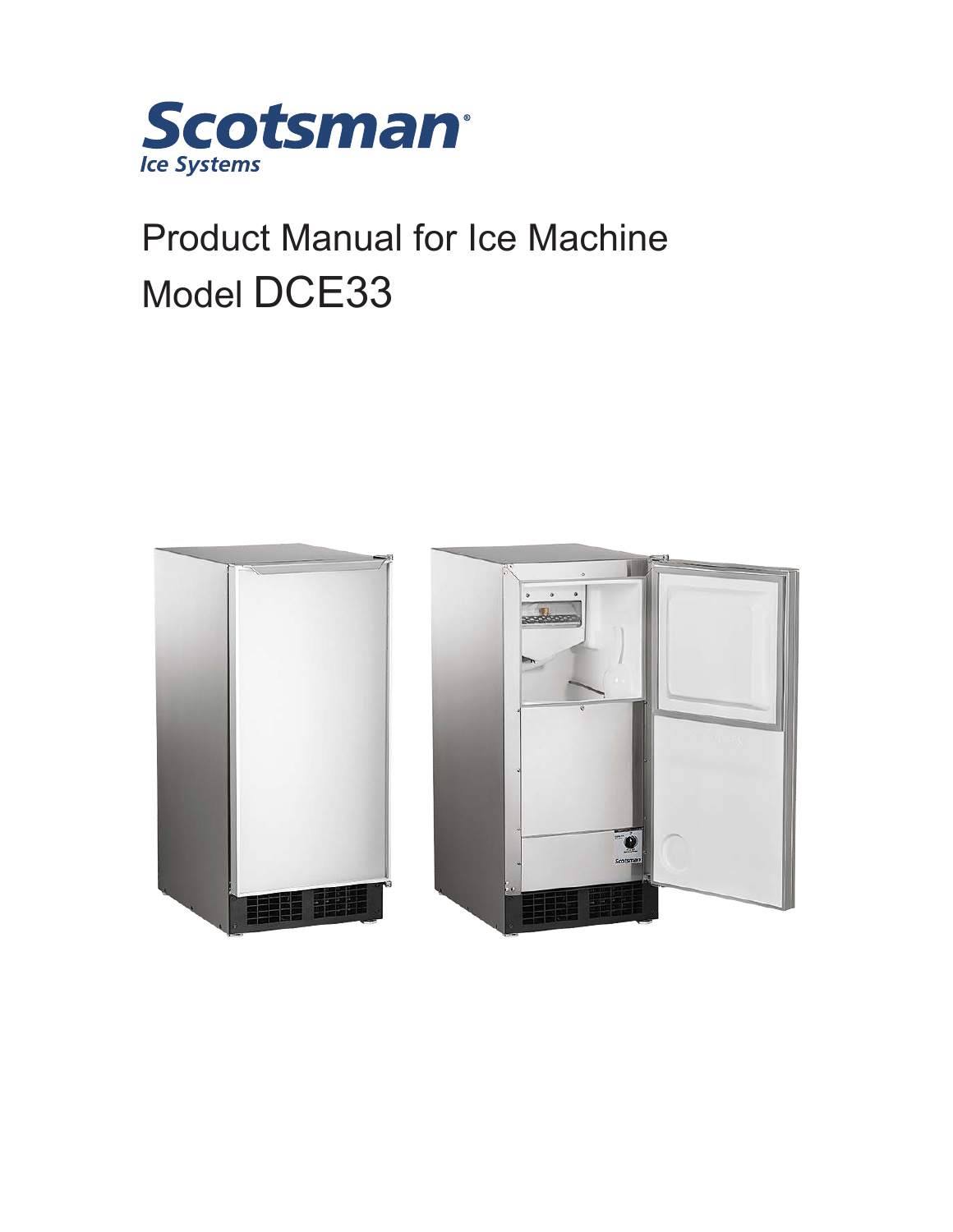### **INTRODUCTION**

The Scotsman DCE33 is a restaurant type ice machine designed for home use. It produces the same high quality ice as large Scotsman commercial ice cube machines, and stores that ice in a heavily insulated storage bin.

This service manual is intended as a resource for people installing, using, and servicing the DCE33. Because it contains information on safety and maintenance, Scotsman strongly recommends that this manual be kept where it is readily available.

| <b>Table of Contents</b>                                                                                                                                                                                                                                              |
|-----------------------------------------------------------------------------------------------------------------------------------------------------------------------------------------------------------------------------------------------------------------------|
| Page 2<br>CABINET DIMENSIONS · ·                                                                                                                                                                                                                                      |
| a constitution de la constitution de la constitution de la constitution de la constitution de la constitution<br>Page 3<br><b>INSTALLATION</b>                                                                                                                        |
| بمناقض والمتعارف والمناقص والمنافر والمنافر والمتعرف والمتعرف والمتعرف والمنافر والمنافر والمنافر والمنافر<br>Page 4<br>TO INSTALL: Plumbing                                                                                                                          |
| TO INSTALL: Plumbing<br>Page 5                                                                                                                                                                                                                                        |
| TO INSTALL: Plumbing<br>Page 6                                                                                                                                                                                                                                        |
| Page 7<br>TO INSTALL: Plumbing                                                                                                                                                                                                                                        |
| TO INSTALL: Plumbing<br>Page 8                                                                                                                                                                                                                                        |
| Page 9<br>TO INSTALL: Add On Kits                                                                                                                                                                                                                                     |
| Page 10                                                                                                                                                                                                                                                               |
| Page 11<br><b>AFTER INSTALLATION</b>                                                                                                                                                                                                                                  |
| Page 12                                                                                                                                                                                                                                                               |
| MAINTENANCE AND CLEANING (Fig. 1) and (Fig. 1) and (Fig. 1) and (Fig. 1) and (Fig. 1) and (Fig. 1) and (Fig. 1) and (Fig. 1) and (Fig. 1) and (Fig. 1) and (Fig. 1) and (Fig. 1) and (Fig. 1) and (Fig. 1) and (Fig. 1) and (F<br>Page 13                             |
| Page 14<br><b>CLEANING</b>                                                                                                                                                                                                                                            |
| المتمالي والمتمالي والمتمالي والمتمالي والمتمالي والمتمالي والمتمالي والمتمالي والمتمالي والمتمالي والمتمالي<br>Page 15<br><b>ADJUSTMENTS</b>                                                                                                                         |
| Page 16<br>ADJUSTMENTS ·                                                                                                                                                                                                                                              |
| and the contract of the contract of the contract of the contract of the contract of the contract of the contract of the contract of the contract of the contract of the contract of the contract of the contract of the contra<br>Page 17<br><b>SERVICE DIAGNOSIS</b> |
| Page 18<br><b>WIRING DIAGRAM</b>                                                                                                                                                                                                                                      |
| والمتواط والمتواط والمتواط والمتواط والمتواط والمتواط والمتواط والمتواط والمتواط والمتواط والمتواط والمتواط والمناج<br>Page 19<br><b>SCHEMATIC DIAGRAM</b>                                                                                                            |

| Model Number | <b>Basic</b><br>Electrical | Maximum Cabinet<br>$ F$ use Size $ C$ olor |           | Drain<br>Pump? | Compressor HP Refrigerant | Charge, R-134a |
|--------------|----------------------------|--------------------------------------------|-----------|----------------|---------------------------|----------------|
| ∥DCE33A-1SSD | 115/60/1                   | $15$ amp                                   | Stainless | No             | 1/8                       | 5 oz           |
| DCE33PA-1SSD | 115/60/1                   | $15$ amp                                   | Stainless | Yes            | 1/8                       | 5 oz           |

Add On Kits:

- **·**Stainless Steel Door Panel Kit is SS33
- **·**Cabinet Extensions: KCE18-SS (Stainless Steel)



**·**Drain Pump Kit to convert gravity drain to pump drain is part number A39885-001 (must also order pump).

Scotsman Ice Systems are designed and manufactured with the highest regard for safety and performance. They meet or exceed the standards of U.L., and C.U.L.

Scotsman assumes no liability or responsibility of any kind for products manufactured by Scotsman that have been altered in any way, including the use of any parts and/or other components not specifically approved by Scotsman.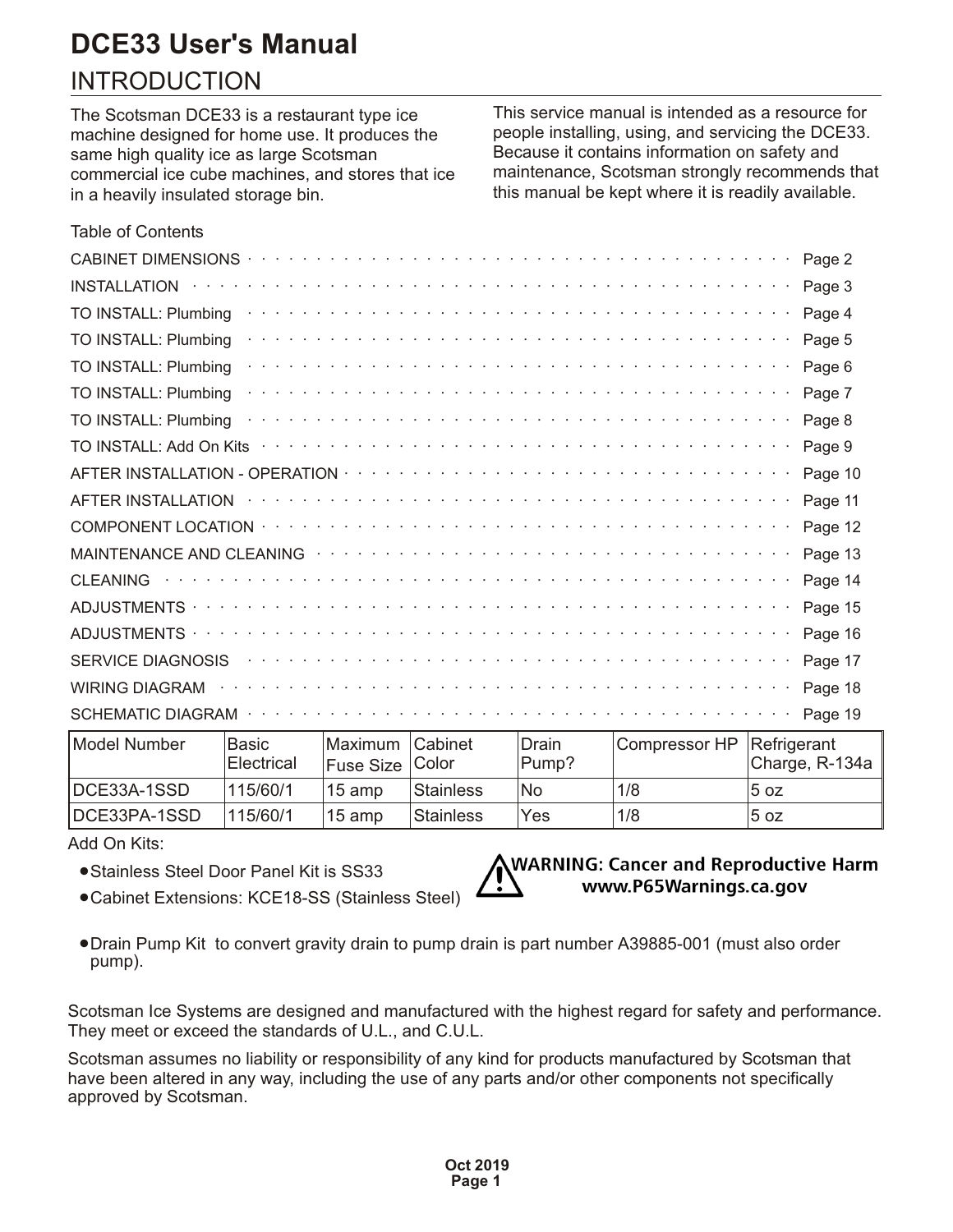### <span id="page-2-0"></span>**CABINET DIMENSIONS**

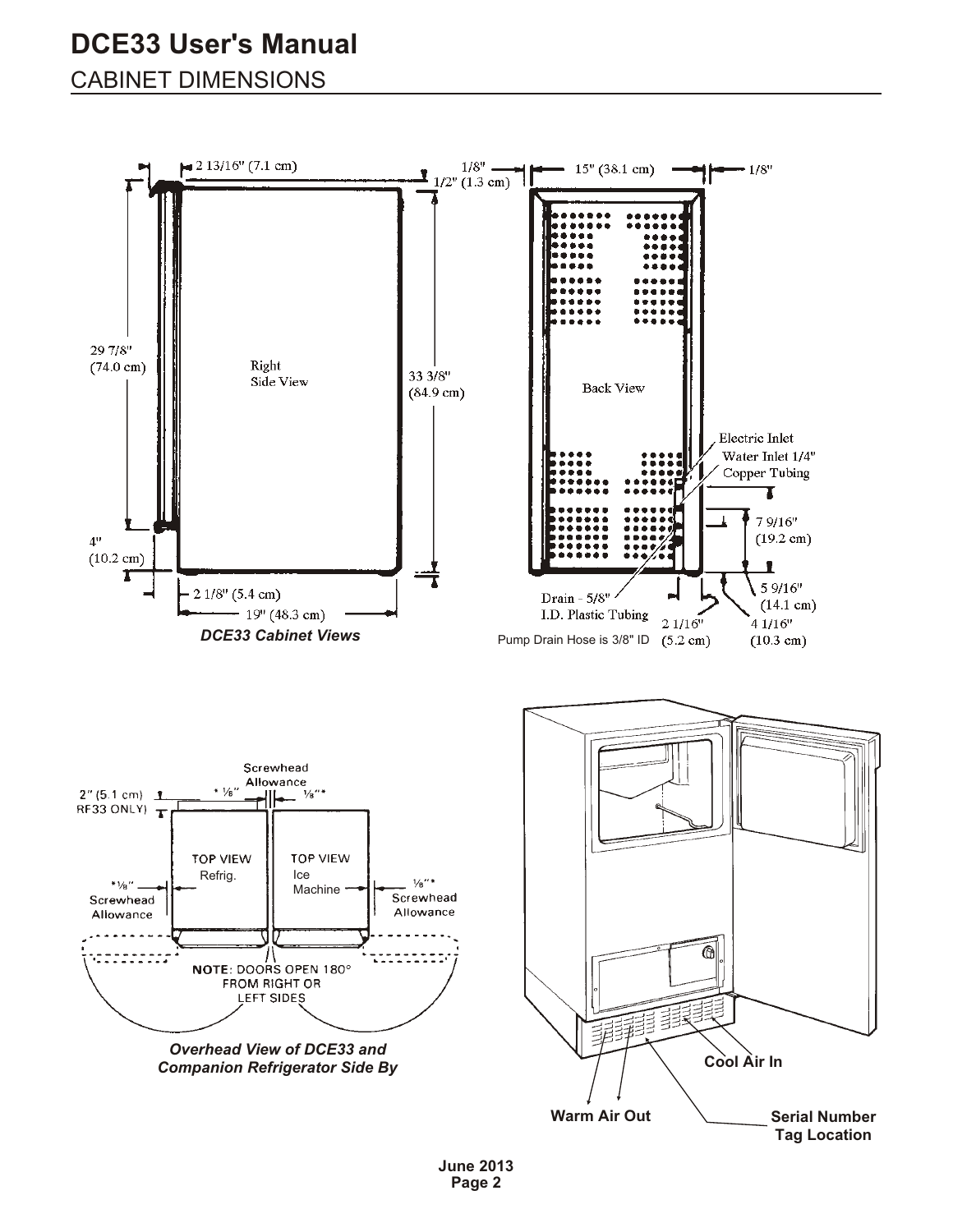### <span id="page-3-0"></span>**INSTALLATION**

To properly make and store ice, the DCE33 requires access to air, potable water, 115 volt electricity and a drain. The machine must be installed indoors, in a controlled environment.

**Air:** The ice machine uses a fan to take in room air at the front of the machine through the right side of the kick plate. It discharges warm air out the left side of the kick plate. Anything placed in front of the kick plate will restrict air flow and cause a decrease in performance and efficiency. The minimum air temperature the machine will operate in is 50 $^{\rm 0}$  F., and the maximum is 100 $^{\rm 0}$  F.

**Water Supply:** The ice machine requires a continuous supply of potable water at no less than 20 p.s.i.g. of flowing pressure. Static water pressure should not exceed 80 p.s.i.g. The minimum water temperature the machine will operate in is 40 $^{\rm 0}$  F., and the maximum is 100 $^{\rm 0}$  F.

#### **Water Quality:**

There is no such thing as "pure" water; all water, including potable water supplied by municipalities, contains some "impurities". Water absorbs impurities from the air as rain and/or as it flows through the ground. Some of the impurities are solid particles, these are known as suspended solids, and a fine particle filter will remove them. Other impurities are chemically bonded to the water molecules, and cannot be filtered out, these are called dissolved solids.

*Ice made by the DCE33 will have a lower mineral content than the water it was made from*.

Purer water will freeze first in the ice making molds. The reason for this is that anything dissolved in water lowers the water's freezing temperature.

This concentrates most of the impurities in the ice machine water reservoir where they may form hard deposits known as scale. The DCE33 dilutes the concentration of minerals by over-filling the reservoir during the harvest cycle (with the excess water flowing down the drain). About 3 quarts of water flow into the unit each cycle. About 1 quart of that rinses the reservoir and goes down the drain.

Some impurities will inevitably remain, and will stick to the parts in the machine, and will cause malformed ice cubes. Eventually, **built up mineral scale can shorten machine life.** 

To keep the machine operating properly, these impurities or minerals will have to be regularly dissolved by an acid cleaning, using Scotsman Ice Machine Cleaner. Directions for this may be found in the section under cleaning.

In general, it is always a good idea to filter the water. A water filter, if it is of the proper type, can remove taste and odors as well as particles. Some methods of water treatment for dissolved solids include reverse osmosis, and polyphosphate feeders. A reverse osmosis system should include post treatment to satisfy the R.O. water's "aggressiveness".

Deionized water is not recommended.

Because water softeners exchange one mineral for another, Scotsman does not recommend their use for ice machines. Where water is very hard, softened water may result in white, mushy cubes that stick together.

Scotsman suggests, that if in doubt about the water, that a local point of use water specialist be contacted for recommendations on water treatment.

**Electricity:** The machine is supplied with a cord, and may be plugged into a wall outlet. The ice machine should be the only device using that circuit.

The fuse (or circuit breaker) size should be 15 amps.

**Drain:** There are two DCE33 models:

The DCE33A-1 is a gravity drain model that requires a drain tube that's pitched down from the outlet at the back of the cabinet to the connection to the sanitary sewer.

The DCE33PA-1 has a built in drain pump that will pump water up to a drain point, such as a nearby sink.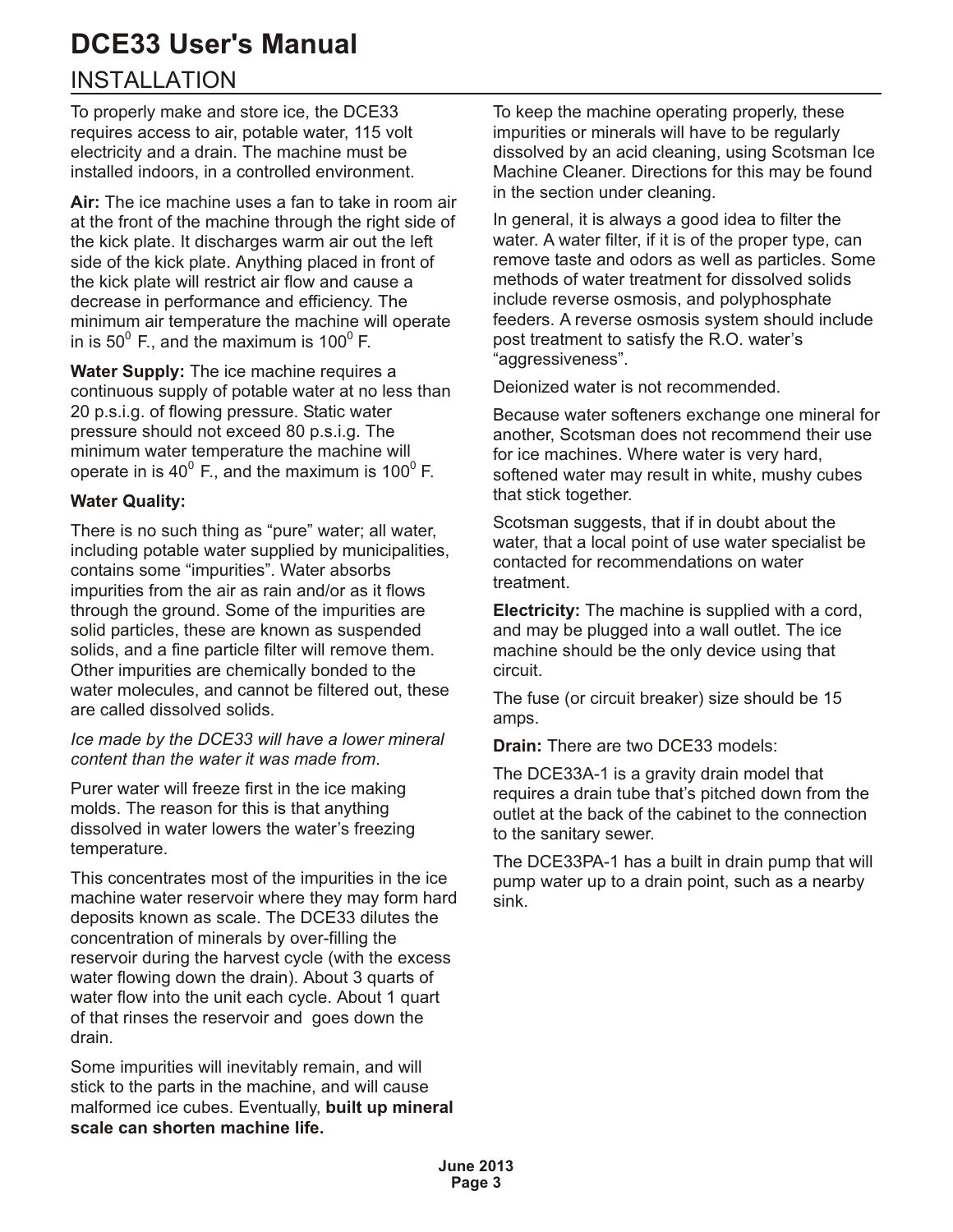### <span id="page-4-0"></span>TO INSTALL: Plumbing

The water supply and drain should be roughed in and ready at the point of installation. A wall outlet directly behind the ice machine will make undercounter installation easier. All electrical, water and drain connections must conform to local codes.

**Installation Cautions:** Although the DCE33 has been designed to be serviced in place, in some cases it may be necessary to pull the unit out for service. For that reason do not restrict access to the cabinet at the front - top and bottom.



**Installations on a slab:** Use a pump (DCE33PA-1) model and pump the water to the point of drainage. Pump models will pump 1 story high.

**Installations over a crawl space or basement:** Either gravity drain or pump model units may be used, if there is not enough room behind the machine for a drain/waste receptacle, the drain will have to be below the floor.

#### **ALL PLUMBING MUST MEET LOCAL CODES**

**Note: When installed in a corner, the door swing may be limited due to handle contact with the wall or cabinet face.**

If a floor is to be installed after the ice machine, shims the thickness of the floor should be installed under the DCE33 to keep the machine level with the floor. Also, allow 1/8" clearance on each side of the cabinet.

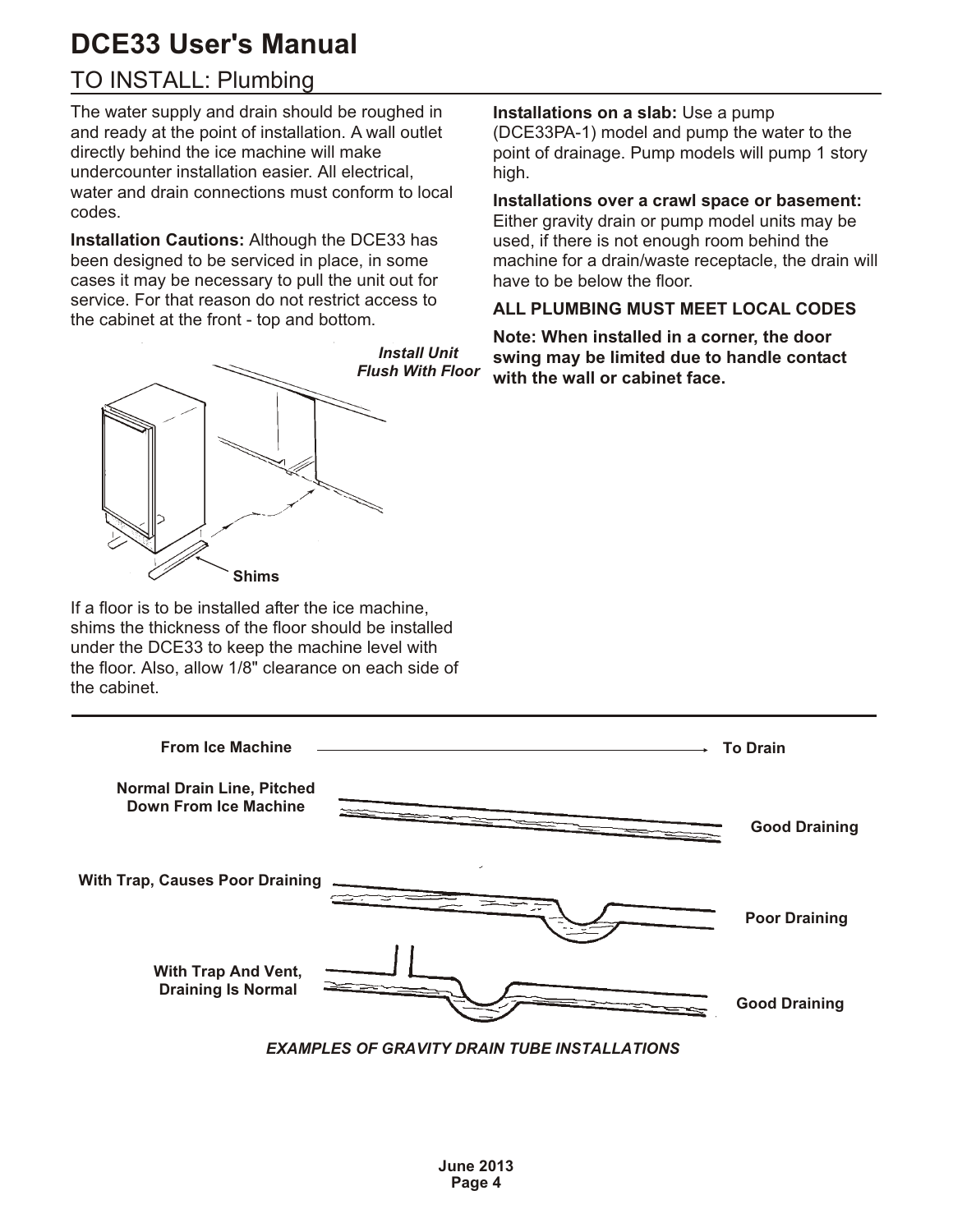### <span id="page-5-0"></span>TO INSTALL: Plumbing

#### **Free Standing Cabinet, Gravity Drain Model:**

All horizontal runs of drain lines must have a 1/4" per foot fall. An air gap will likely be required between the ice machine drain tube and the drain/waste receptacle. A stand pipe with a trap below it would be acceptable for the drain/waste receptacle. A floor drain is also acceptable.

#### **FOLLOW ALL LOCAL PLUMBING CODES**

#### **Poor draining will cause a high rate of ice melting in the bin.**

1. Remove the kick plate and the access cover above it.

2. Route the water supply, which should be a 1/4" O.D. copper tube through the back of the cabinet to the front.

3. Install a flare nut and flare the end of the tube.

4. Flush the water line and fasten the flare nut to the male flare on the inlet water valve.

5. Route a  $\frac{5}{8}$ " ID (7/8" OD) drain tube through the back panel of the machine and connect to the bin drain fitting at the bottom of the bin. Secure with hose clamps.

Be certain that the drain tube is pushed up well past the barbs on the drain fitting. If needed to ease installation, soak the drain hose in hot water just before connecting to the fitting.

6. Route the drain tube from the ice machine to the drain/waste receptacle. Note: if using a long horizontal run (more than 5') the drain should be vented at back of cabinet.

7. Turn on the water supply and check for leaks.

8. Replace the kick plate and the access cover above it.

9. Level the unit using the leg levelers.

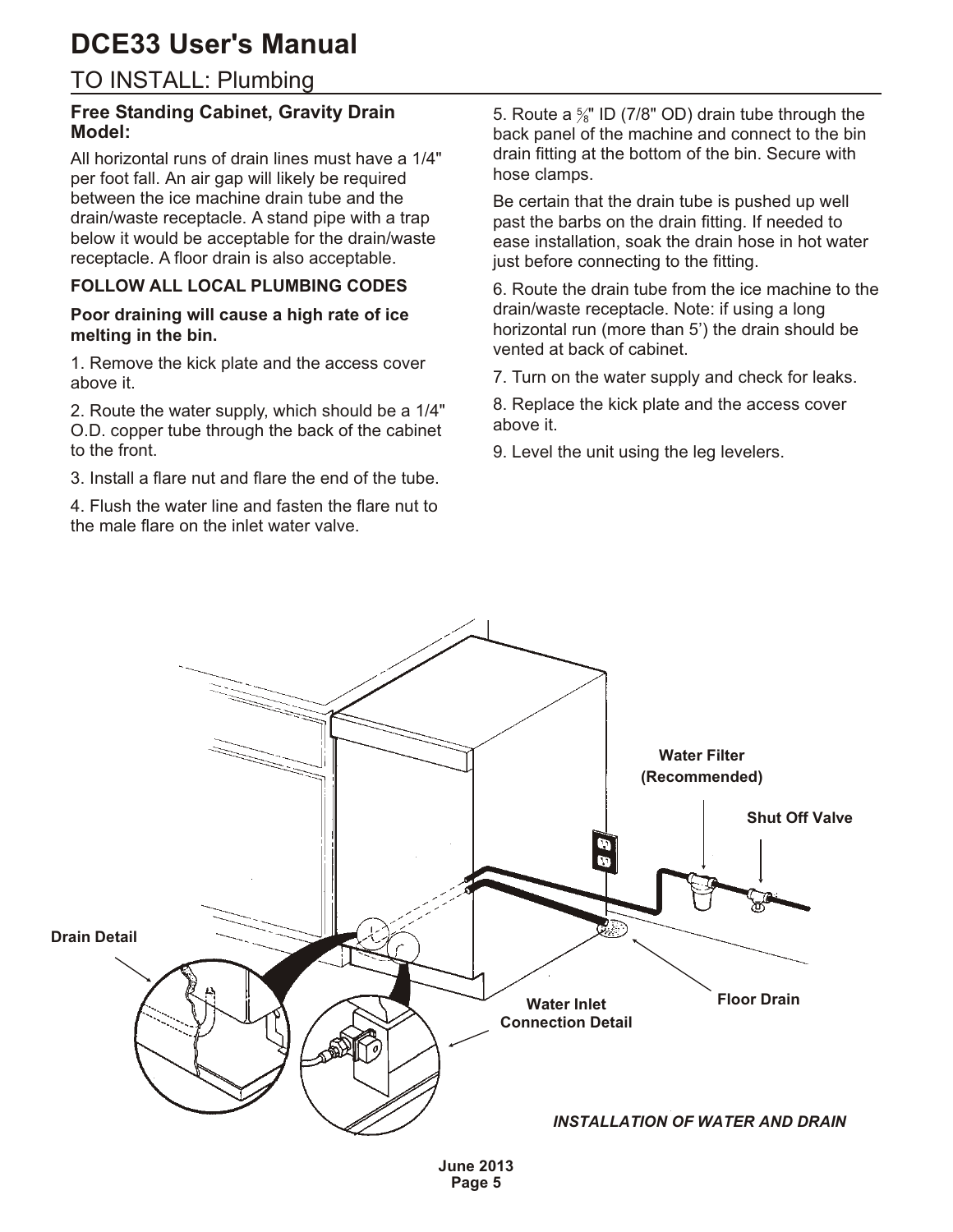### <span id="page-6-0"></span>TO INSTALL: Plumbing

#### **Free Standing Cabinet, Pump Model:**

1. Remove the kickplate and control box cover.

2. Route the water supply, which should be a 1/4" O.D. copper tube through the back of the cabinet to the front.

3. Install a flare nut and flare the end of the tube.

4. Flush the water line and fasten the flare nut to the male flare on the inlet water valve.

5. Locate the coil of 3/8" ID plastic drain tubing secured to the back of the cabinet.

6. Route the plastic drain tubing to the drain point connection. Do not connect to a drain/waste line below a trap. Connect the discharge line to the drain, per local codes. An air gap will likely be required between the ice machine drain tube and the drain/waste receptacle.

7. Turn on the water and plug in the ice machine. Pour a couple quarts of water in the bin, the drain pump should start. Check for water leaks.

8. Replace the kickplate and control box cover.

9. Level the unit using the leg levelers.

ALL PLUMBING MUST MEET LOCAL CODES

**THE DCE33 WILL FIT IN A SPACE 15<sup>1</sup> 4" WIDE X 33<sup>3</sup> <sup>4</sup>" HIGH. THE DEPTH OF THE CABINET IS 22" TO THE FRONT EDGE OF THE HANDLE.**



**Page 6**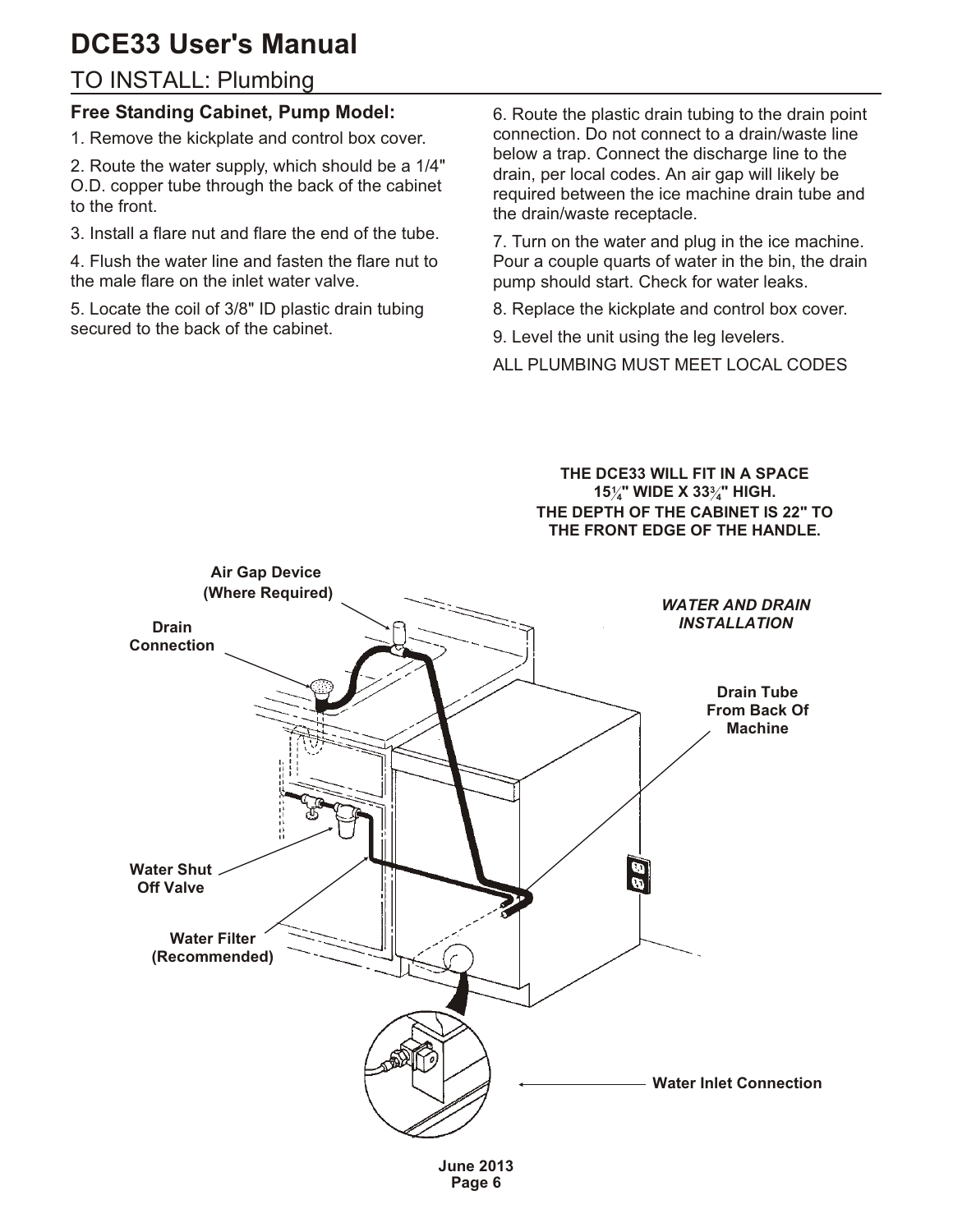### <span id="page-7-0"></span>TO INSTALL: Plumbing

#### **Built In, Gravity Drain Model:**

The drain and inlet water tubes must be plumbed before connecting to the ice machine. All horizontal runs of drain lines must have a 1/4" per foot fall. An air gap will likely be required between the ice machine drain tube and the drain/waste receptacle. A stand pipe with a trap below it would be acceptable for the drain/waste receptacle.

#### **Note: Poor draining will cause a high rate of ice melting in the bin.**

1. Place ice machine in front of installed location. Adjust leg levelers to approximately correct position.

2. Remove kickplate and the access cover above it.

3. Route water inlet line, which should be a 1/4" O.D. copper tube, from wall through ice machine to the front.

4. Route drain line from wall position through ice machine. Note: if using a long horizontal run (more than 5') the drain should be vented at back of cabinet.

5. If electrical outlet for ice machine is behind the cabinet, plug in the ice machine now.

6. Push ice machine into installed position.

7. Cut off water inlet line at required length.

8. Flush water line. Place flare nut on inlet water line and flare the end of the copper tube.

9. Attach flare nut to the male flare on the inlet water valve.

10. Cut off the drain tube to the required length.

11. Route a  $\frac{5}{8}$  drain tube through the back panel of the machine and connect to the bin drain fitting at the bottom of the bin. Secure with hose clamps.

Be certain that the drain tube is pushed up well past the barbs on the drain fitting. If needed to ease installation, soak the drain hose in hot water just before connecting to the fitting.

12. Turn on the water supply and check for leaks.

13. Replace the kickplate and the access cover above it. Level as needed.

#### **ALL PLUMBING MUST MEET LOCAL CODES**

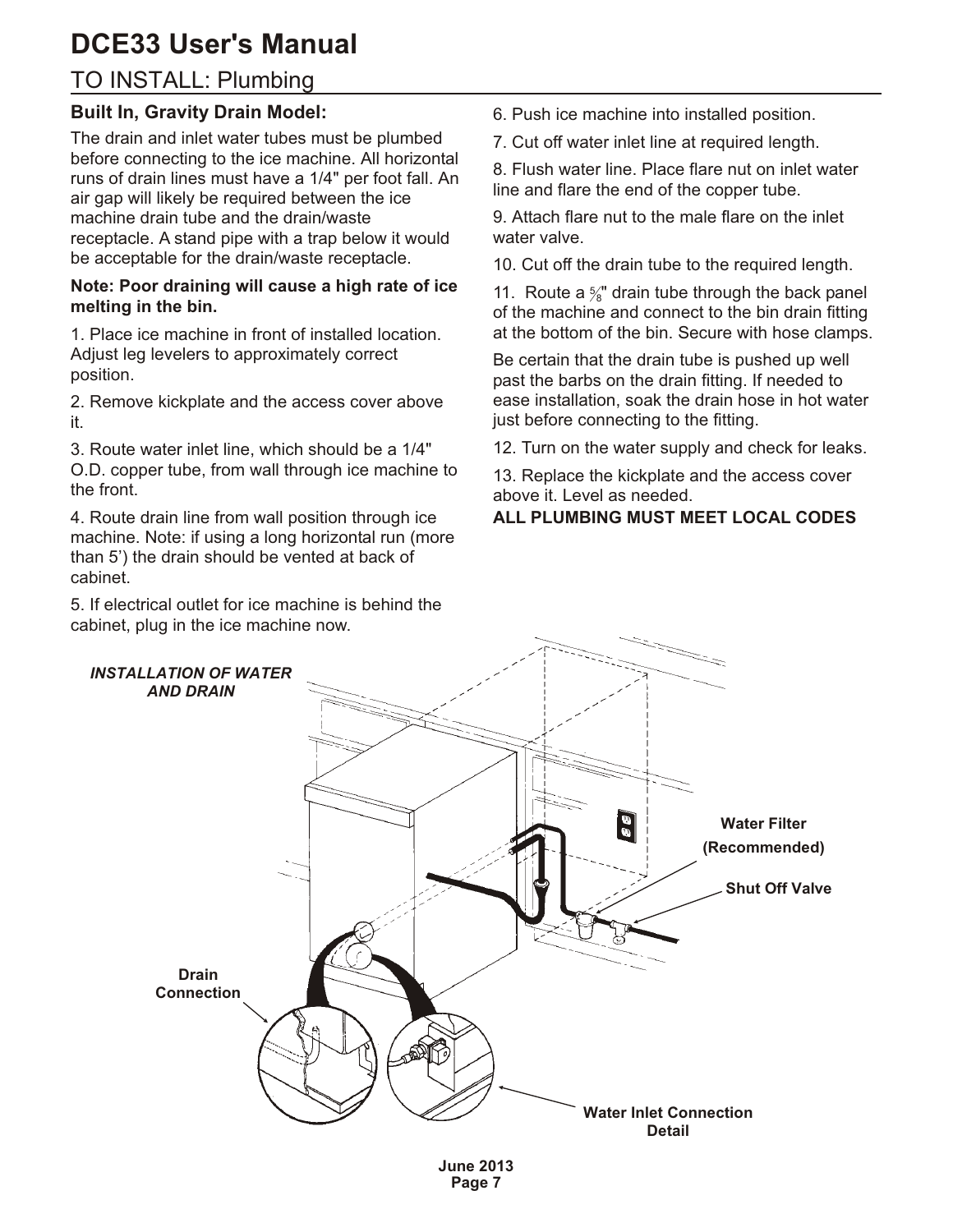### <span id="page-8-0"></span>TO INSTALL: Plumbing

#### **Built In Pump Model:**

1. Place ice machine in front of installed location. Adjust leg levelers to approximately correct position.

2. Remove kickplate and control box cover.

3. Route water inlet line from wall through ice machine to the front.

4. Locate coil of 3/8" ID plastic drain tubing secured to the back of the cabinet.

5. Route plastic drain tube from back of cabinet to drain connection point.

Note: Often an air gap is required by local codes between the ice machine drain tube and the drain receptacle.

6. If electrical outlet for ice machine is behind the cabinet, plug in the ice machine now.

7. Push ice machine into installed position.

8. Cut off water inlet line at required length.

9. Flush water line. Place flare nut on inlet water line and flare the end of the copper tube.

10. Attach flare nut to the male flare on the inlet water valve.

11. Turn on the water supply, and make sure that the ice machine is plugged in and the power is on.

12. Pour a couple of quarts of water into the storage bin, the drain pump should start and pump water out. Check for leaks.

13. Replace kickplate and control box cover.

14. Level the cabinet as needed.

ALL PLUMBING MUST MEET LOCAL CODES

#### **THE DCE33 WILL FIT IN A SPACE 15<sup>1</sup> 4" WIDE X 33<sup>3</sup> <sup>4</sup>" HIGH. THE DEPTH OF THE CABINET IS 22" TO THE FRONT EDGE OF THE HANDLE.**



**Page 8**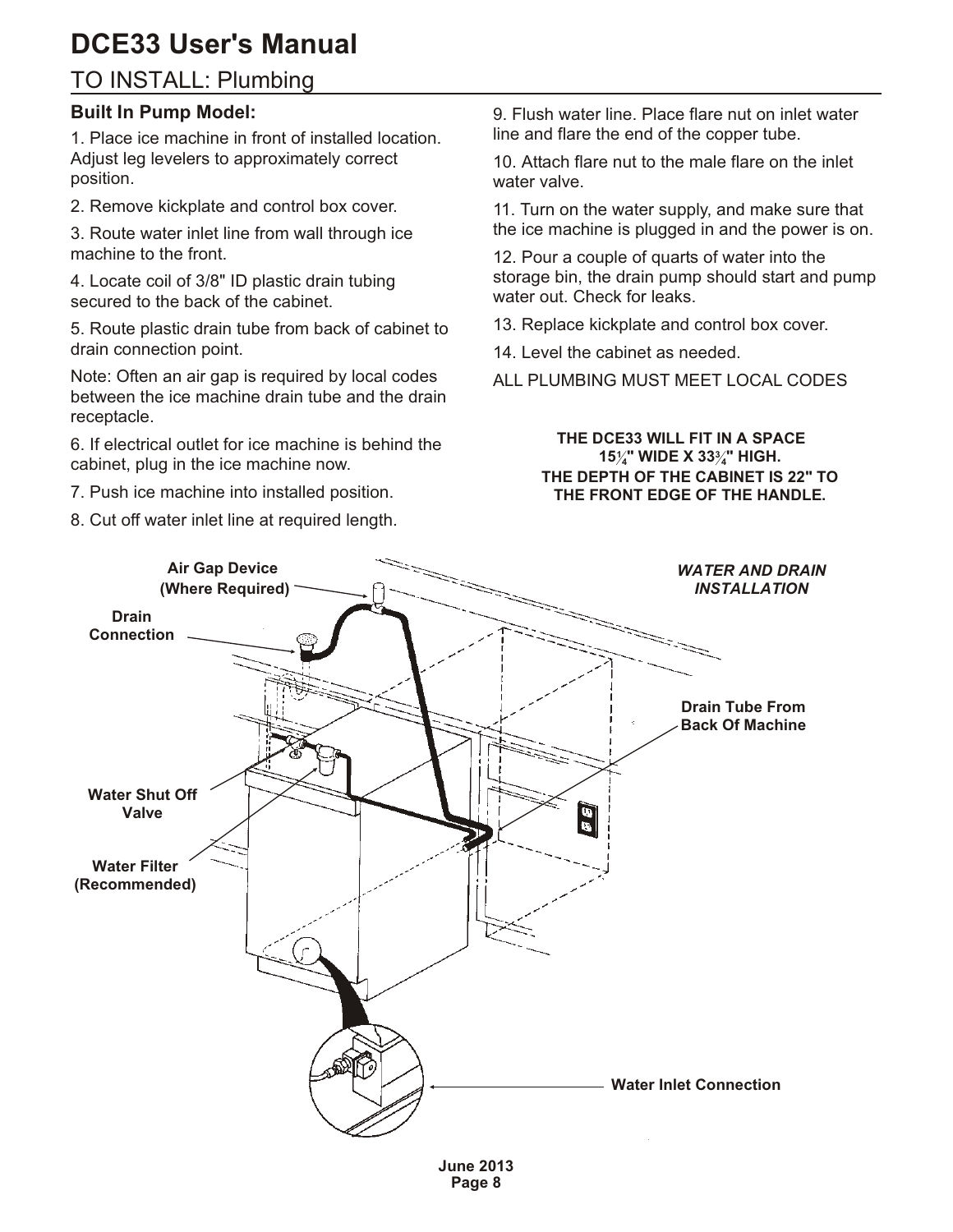### <span id="page-9-0"></span>TO INSTALL: Add On Kits

Door Kit: The door may be modified to accept a decorator door panel.

Customizing Door Panel:

A custom door panel may be installed in front of the standard one. Any panel 14  $\frac{3}{4}$ " wide, 28  $\frac{15}{16}$ " high and  $\mathcal{Y}_{4}$ " thick or less at the edges may be used as a decorator panel. Examples of decorator panels include wood to match the adjacent cabinets; metal of different colors to match nearby appliances; or just about any material that will fit.

If the material is less than 1/4" thick, the space between the new panel and the original may be filled with cardboard.

1. Remove single screw and the left hand hinge filler plate from the top of the door.

2. Remove two screws from the top of the door and lift off the door handle.

3. Open the door slightly, about one-third or so; then, remove the front screw holding the hinge to the door.

4. Loosen the rear screw of the hinge just enough to allow the door to sag or move forward. This will allow access to the top of the channels at the right and left edges of the door.

5. From the top of the door, insert the decorator panel (pre-cut) evenly into the channels; carefully slide the panel all the way down until the panel is fully into the bottom channel.

6. Check that the panel is the in all the way and does not protrude past the top edge of the door.

7. Push the top hinge corner of the door IN to align screw hole in the hinge with the screw hole in the door. Install the screw previously removed. Tighten the other screw.

8. Replace the door handle and filler plate; secure with screws previously removed.





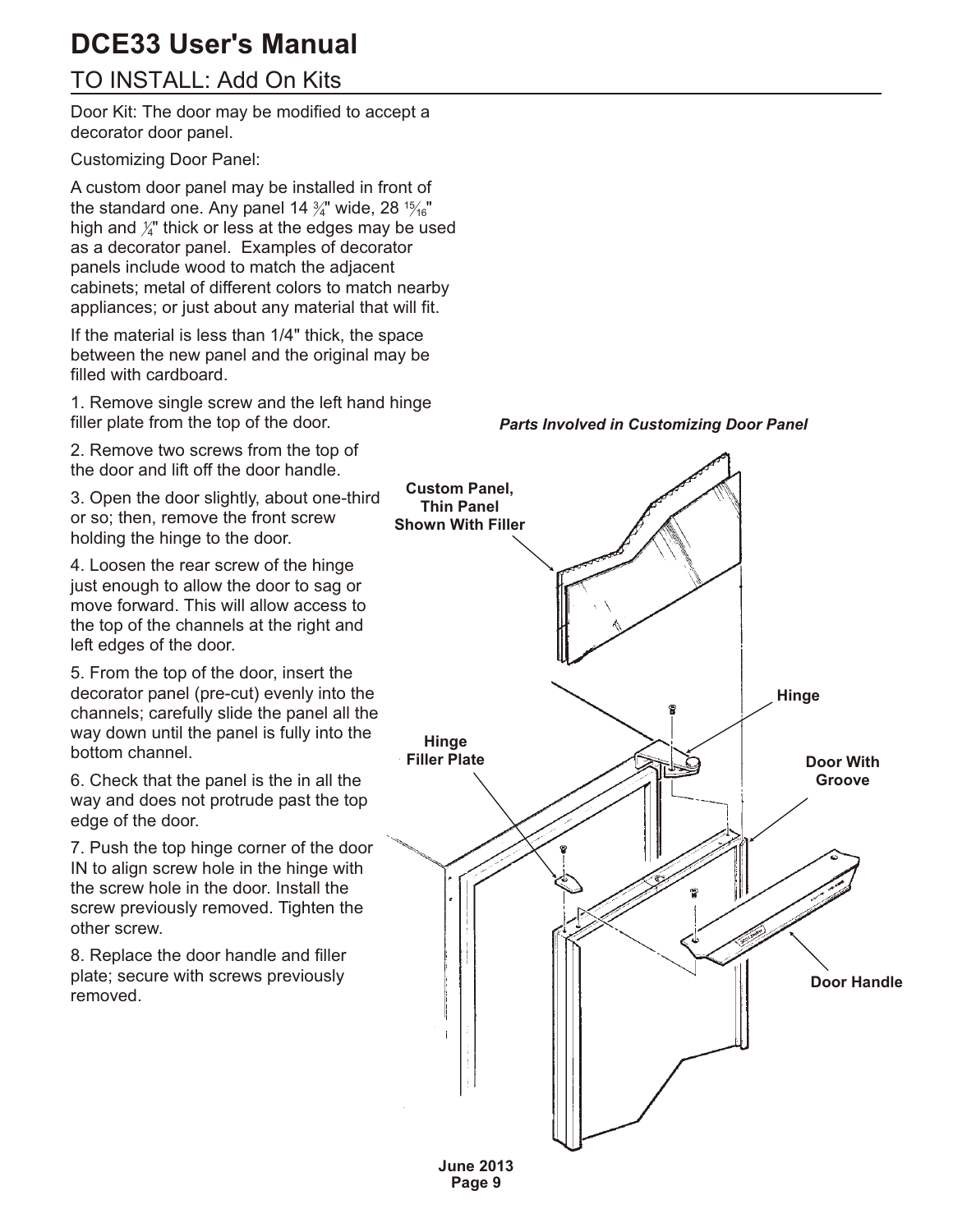### <span id="page-10-0"></span>AFTER INSTALLATION - OPERATION **DCE33 User's Manual**

#### **Final Check List**

1. Has the machine been properly uncrated, and have all packing materials and tape been removed from inside the bin?

2. Have the installation instructions been followed, including connecting the machine to water, drain and electricity?

3. Has the machine been leveled?

#### **Initial Start Up**

1. Turn on water supply.

2. With unit plugged in, rotate ice machine control knob to the ON position.

3. Allow the unit to operate for 1 hour, and check the size of the cubes, if they are not correct, adjust as recommended on page 18.

4. After the cubes are confirmed to be the correct size, replace all panels.

5. Locate the nameplate on the control box cover. Record the serial number and date of start up here in the manual. Keep the manual handy for future reference.

Serial Number:

Date of initial start up:

6. Fill out and mail the Warranty Registration.

#### **How To Use:**

The ice machine is extremely simple to use, just turn the ice machine control knob to the on position. The DCE33 will automatically begin to freeze ice and will continue to do so until the bin is full. A new machine, warm out of the box, could take as long as 48 hours to fill and shut off.

Use the scoop to remove ice and place the ice scoop in the holder provided (do not leave the scoop on the ice, as it will gradually disappear into the ice).

#### **What to expect from the DCE33**

The DCE33 will release a batch of 8 ice cubes about every 30 minutes. At the same time the cubes fall into the storage bin, water will be entering the ice machine and draining out.

**Ice:** The ice cubes are tapered cylinders about  $1\frac{1}{4}$ in diameter at the widest end; taper down to 1" wide at the top; and are 1 $\frac{y}{8}$ " high. When the machine is adjusted properly, there should be a  $\mathcal{V}_4^{\bullet}$ indent in the base of the cube. The ice will appear wet when fresh, this is normal. It may also develop frost on the outside and look cloudy - this is also normal (the frost will disappear when liquid is poured over the ice).

**Storage:** All restaurant type ice machine operate on this principal: The ice storage bin is not refrigerated; instead it's heavily insulated, much like a picnic cooler or ice chest. If the ice bin were to be refrigerated, the ice would freeze together into one very large cluster of ice, and would begin to evaporate. This would yield ice that is very poor in quality, and difficult to remove from the machine.

The DCE33 will continue to operate until ice builds up high enough to contact the bin thermostat sensor tube, then it will shut off. Models with a drain pump will occasionally pump out melt water when the machine is off. The pump will only be on for a few seconds.

**Run Time:** The amount of time the DCE33 will run to replace melted ice is about 6 hours per day. The amount of time the ice machine will run to replace ice removed is dependent upon how much is removed, how clean the ice machine is, and how hot the air and water supplied to the machine are. A machine that has been emptied will usually take about 24-36 hours to re-fill.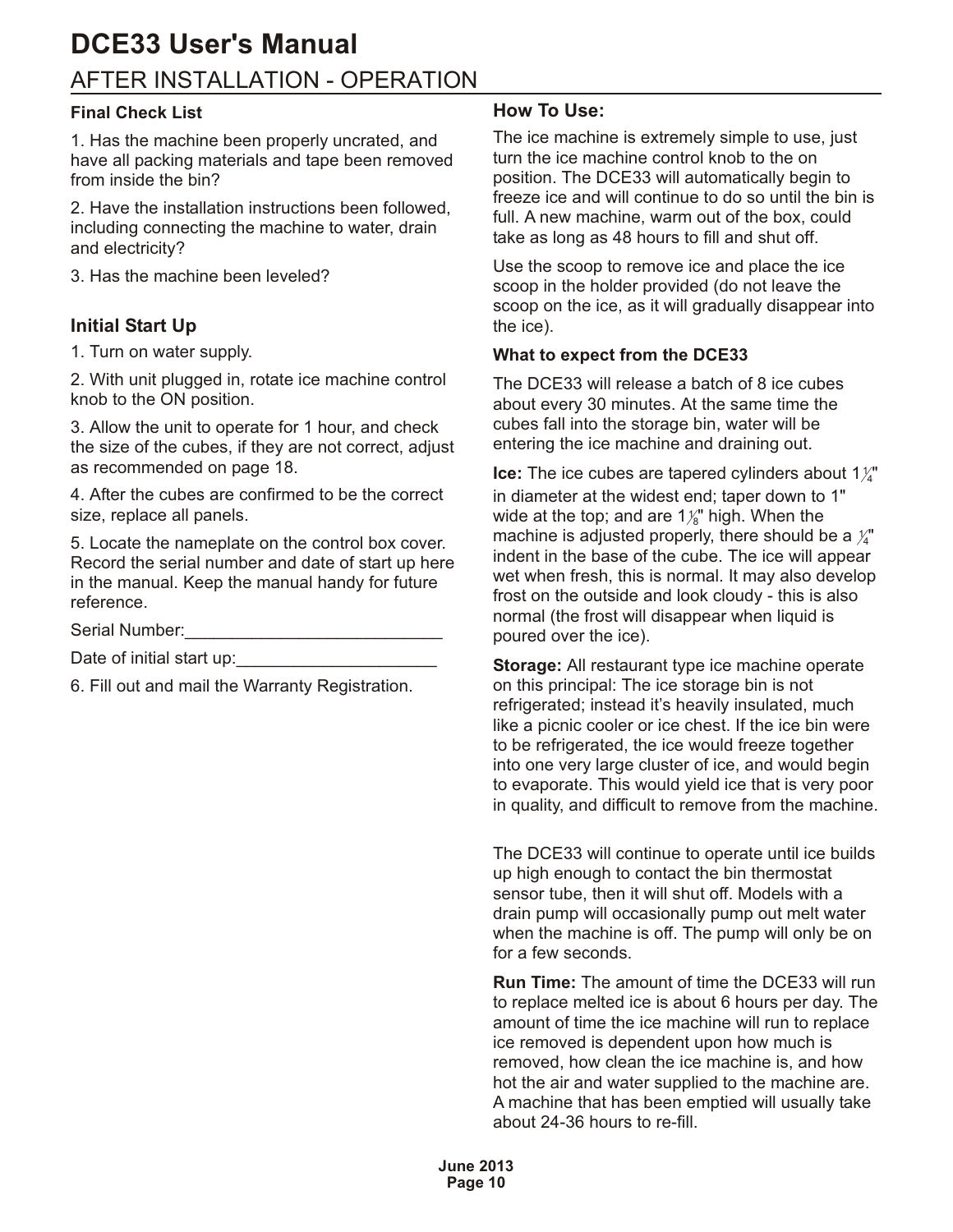### <span id="page-11-0"></span>**AFTER INSTALLATION**

#### **Reversing Door Swing:**

The hinged side of the door may be reversed to the other side if desired:

The DCE33 was shipped with the door hinged at the right. The door and hinges are designed for placing the hinges on either the right or the left side of the cabinet. Moving the hinges to the left allows the door to pivot from the left side.

Note: There is a part, packed with the machine, that is required for this procedure.

1. Open the door and remove the three screws holding the lower hinge to the cabinet. **Hinge**

2. With the door open enough to see both screws at the top door hinge, remove the two screws. The door is now free of the cabinet

3. Remove the single screw and the hinge filler plate from the top of the door.

4. Install the other filler plate (shipped inside refrigerator compartment) onto the top corner of the door where the hinge was.

5. Remove the three plastic plugs from the top front corner where the hinge will mount.

6. Remove the three plastic plugs from the lower front corner where that hinge will mount.

7. Remove the three screws holding the top hinge to the cabinet. Remove that hinge from the top and, flipping it upside down, install it onto the bottom of the door, on the opposite side using the original screws.

8. Remove the hinge assembly from the bottom of the door, and flip it upside down; secure it to the cabinet at the opposite side top position with the original screws.

9. Hold the door up to the cabinet. Secure the door to the top hinge with the original screws.

10. Secure the bottom hinge to the cabinet with the original screws. **Hinge**

11. Place the plastic plugs removed earlier into the empty holes.

12. Check operation of the door by opening and closing it.



**Reverse Hinges From Top to Bottom and Left to Right to Reverse Door Swing**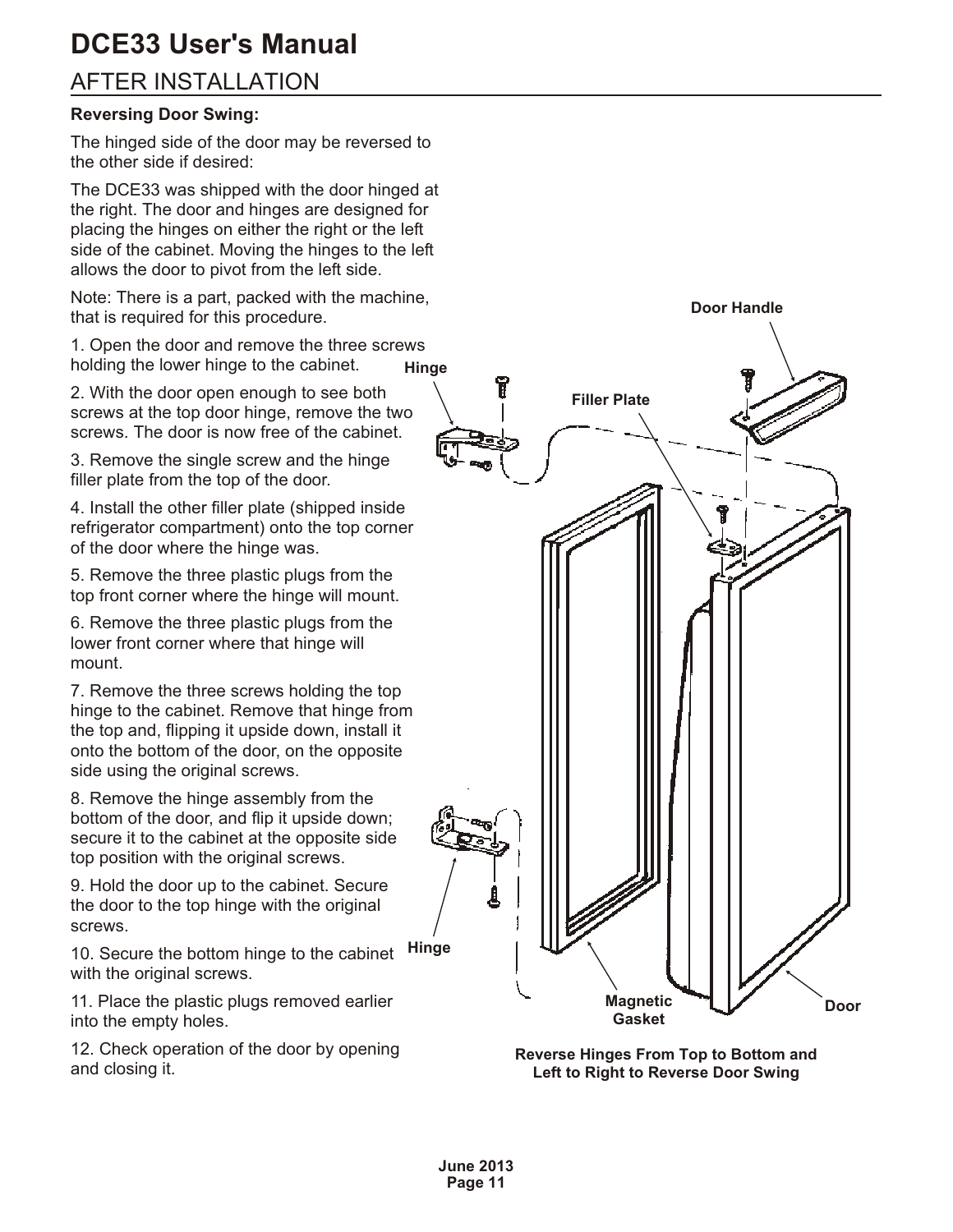<span id="page-12-0"></span>COMPONENT LOCATION

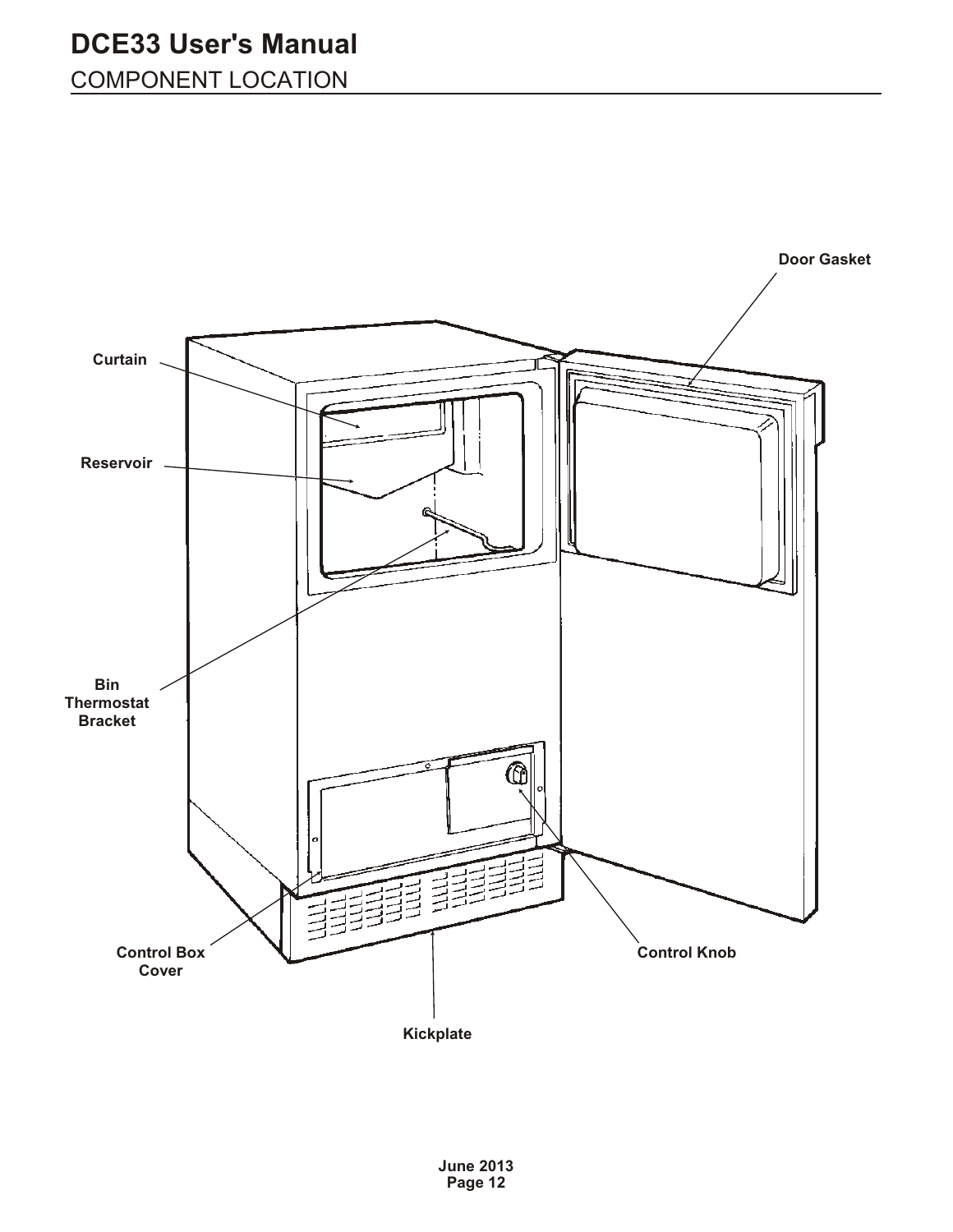### <span id="page-13-0"></span>MAINTENANCE AND CLEANING **DCE33 User's Manual**

#### **What shouldn't be done?**

Never keep anything in the ice storage bin that is not ice; objects like wine or beer bottles are not only unsanitary, but the labels may slip off and plug up the drain.

Never allow the machine to operate without regular cleaning. The machine will last longer if it is kept clean. Regular cleaning should happen at least once per year, and preferably twice. Some water conditions will dictate even more frequent cleaning of the ice making section, and some carpets or pets will dictate more frequent cleaning of the condenser.

#### **What should be kept clean?**

There are 5 things to keep clean:

- 1. The outside cabinet & door.
- 2. The ice storage bin.
- 3. The condenser.
- 4. The ice making system.
- 5. The ice scoop.

#### **How to clean the cabinet.**

Wipe off any spills on the surface of the door and handle as they occur. If anything spilled on the door or gasket dries onto the surface, wash with soap and warm water to remove.

#### **How to clean the ice storage bin.**

The ice storage bin should be sanitized occasionally. It is usually convenient to sanitize the bin after the ice making system has been cleaned, and the storage bin is empty.

A sanitizing solution can be made of 1 ounce of household bleach and two gallons of hot (95 $^0$ F. -115<sup>°</sup>F.) water. Use a clean cloth and wipe the interior of the ice storage bin with the sanitizing solution, pour some of the solution down the drain. Allow to air dry.

> **Note: To use after winterizing, reconnect pump hose and water line. Repeat Initial Start Up.**

#### **How to clean the condenser.**

The condenser is like the radiator on a car, it has fins and tubes that can become clogged. To clean:

- 1. Remove the kickplate.
- 2. Locate the condenser surface.

3. Vacuum the surface, removing all dust and lint. Caution: Do not dent the fins.



4. Replace the kickplate.

#### **Winterizing**

1. Clean the machine as explained on the next page.

2. Turn off the water supply.

3. Drain the water reservoir. See page 24, Spray Pump Repair and follow the instructions to remove the pump hose (step 2, bottom hose only).

4. Disconnect the incoming water line at the inlet water valve.



5. Remove control box cover and turn the timer into the harvest cycle.

6. With the machine operating, blow air through the inlet water valve; a tire pump could do the job.

7. Drain pump models should have about  $\frac{\gamma}{2}$ gallon of RV antifreeze (propylene glycol) poured into the ice storage bin drain.

Note: Automotive antifreeze must **NOT** be used.

8. Replace control box cover. Switch off and unplug the machine.

**June 2013**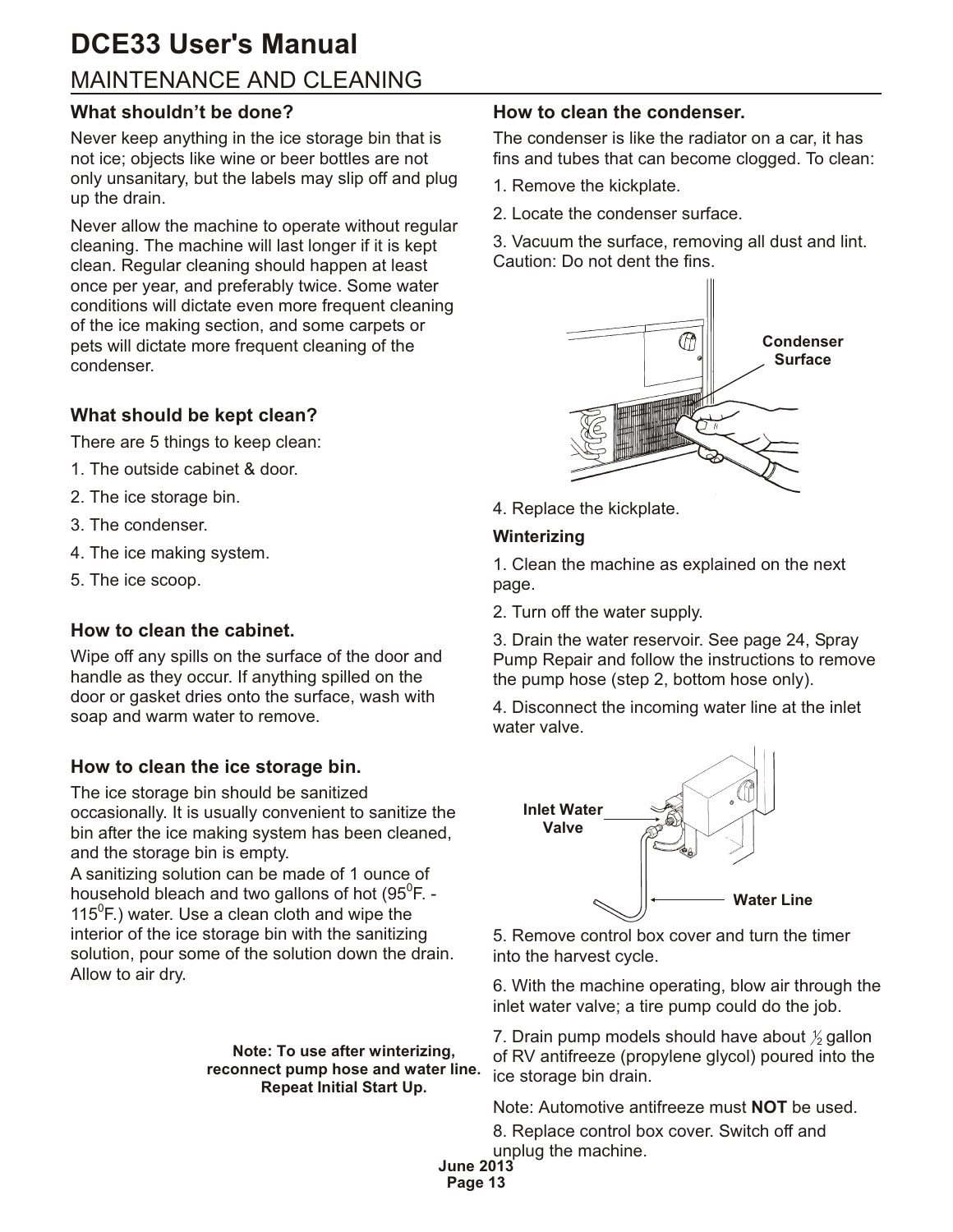### <span id="page-14-0"></span>**CLEANING**

#### **How to clean the ice making system.**

1. Open the door and turn the ice machine control knob to off.



2. Scoop out all of the ice, either discard it or save it in a ice chest or cooler.



3. Pour 4 ounces of Scotsman Clear 1 Ice Machine Cleaner (available from a local Scotsman Distributor or Dealer), into the ice machine reservoir.





4. Turn the ice machine control to ON.



5. Allow the machine to operate for about 2 hours.

6. Pour hot (95 $^0$ F. - 115 $^0$ F.) water into the bin to melt the ice that has formed. That ice will likely be white and frosty looking.

7. Clean the bin liner of mineral scale by mixing some ice machine cleaner and hot water, and using that solution to scrub the scale off of the liner.

- 8. Rinse the liner with hot water.
- 9. Sanitize the bin interior.
- 10. Replace the ice removed in step 2.

The ice scoop should be washed regularly, wash it just like any other food container.

Note: Over time biofilm can grow inside the drain system which can affect the ability for the drain system to evacuate the drain water. On the pump models this can also drive a erratic pump operation. Including the pump cycling rapidly or running all the time. Biofilm and pump cycling issues will eventually lead to low production and standing water in the bin. To ensure that this does not become an issue frequent bin sanitizing may be required.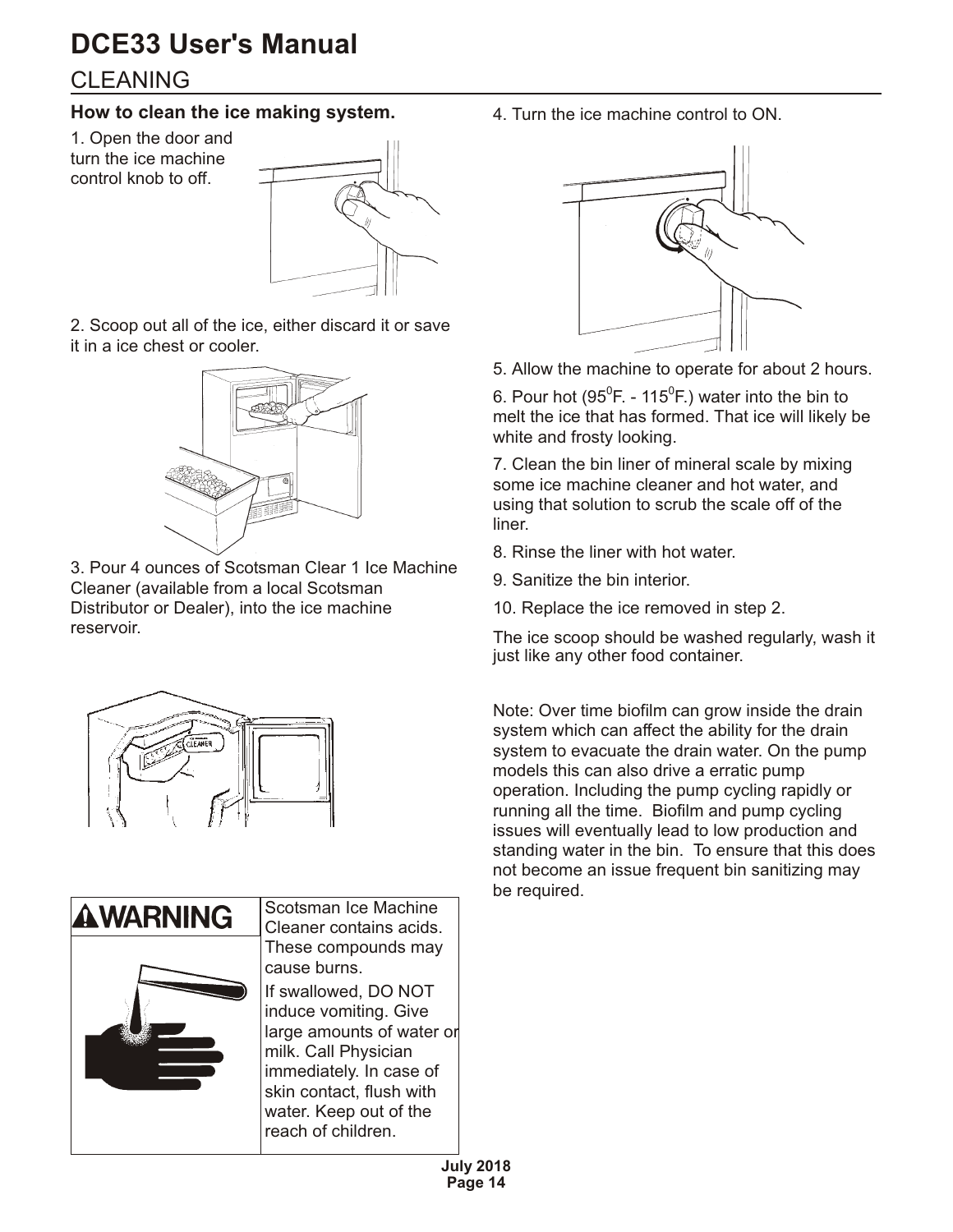### <span id="page-15-0"></span>**ADJUSTMENTS DCE33 User's Manual**

There are three items that may be adjusted: Cube Size, Harvest Time, and Bin Level. Note: Cube Size and Harvest Time adjustments should only be done by a qualified service person.

#### **Cube size control.**

The cube size control should only be adjusted to bring the cubes to the correct shape, the overall size cannot be adjusted. Try to adjust the cube size control when the ice machine is in the harvest cycle, or in the first 10 minutes of the freeze cycle.

1. Open the door and remove the control box cover.

2. Locate the cube size adjustment screw, and to make fuller cubes, turn the screw clockwise about



1/4 turn. This will make the freezing cycle longer.

3. To shorten the freezing cycle and make cubes that are not as full, turn the adjustment screw 1/4 turn counterclockwise.

4. After the next freezing cycle, the cubes should have responded to the adjustment, if another adjustment is required, do it early in the freeze cycle.

*SIDE VIEW OF CUBES*





**CUBE SIZE ADJUSTMENT**

**TOO SMALL**

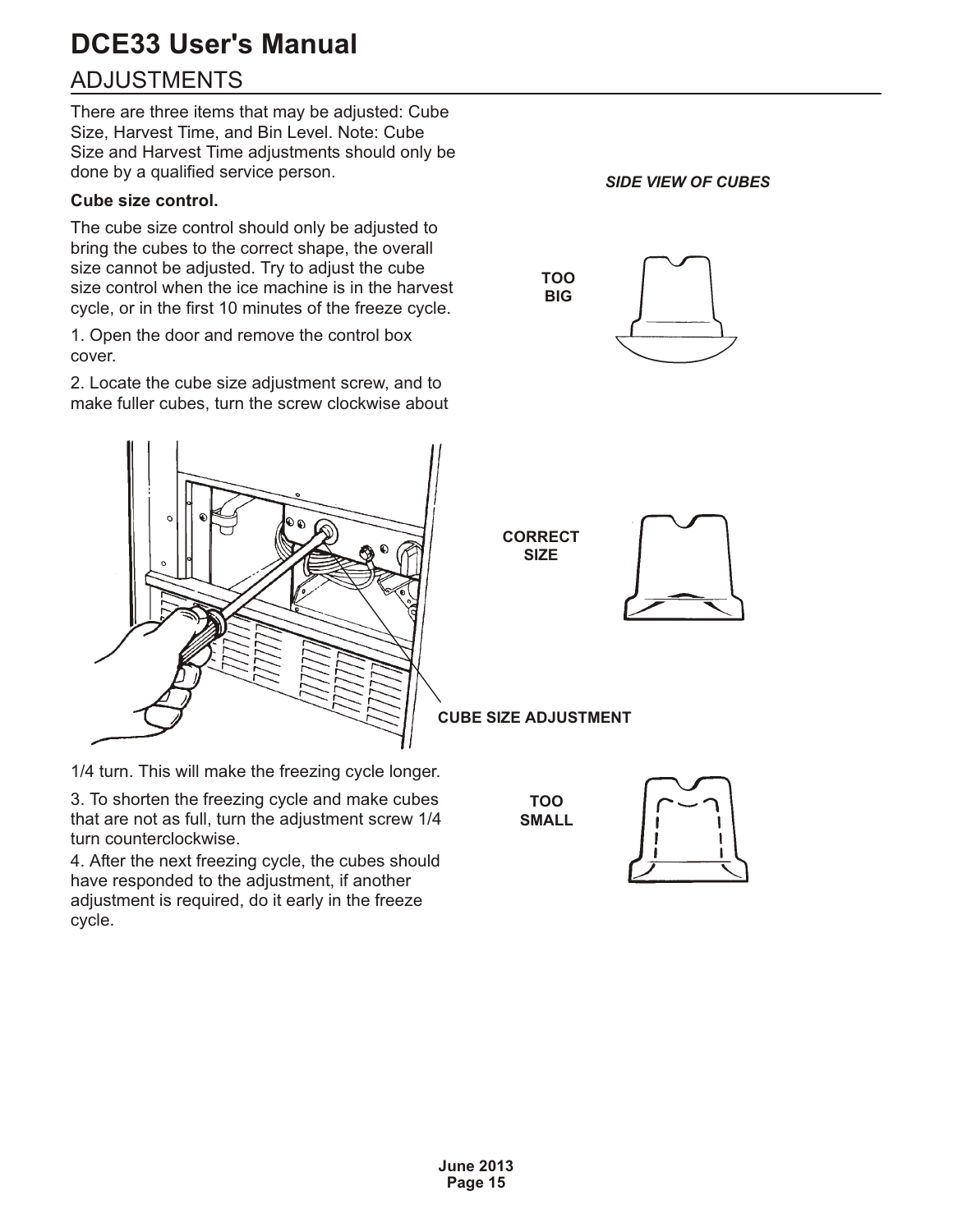### <span id="page-16-0"></span>**ADJUSTMENTS**

#### **Bin's ice level.**

When the ice machine shuts off the ice level in the bin should be even with the metal tube inside the bin. If the ice in the bin is too high or low, turn the ice machine control knob to adjust the bin thermostat.

1. To lower the ice level, turn the knob counterclockwise. Usually a 1/8 turn will be enough.



2. To increase the ice level, turn the knob clockwise. Usually a 1/8 turn will be enough.



#### **Harvest Time Adjustment**

The harvest time can be adjusted so that all the ice is released during the harvest period, with a few seconds extra for a safety margin. The adjustment range is between 2 to 5 minutes.

There is an adjustment screw on the surface of the electronic timer. Rotate the screw CCW to reduce harvest time, and CW to increase it. It should be set to match the machine's performance. If the machine takes 2 and a half minutes to release the ice, the harvest time should be set to about 3 minutes.

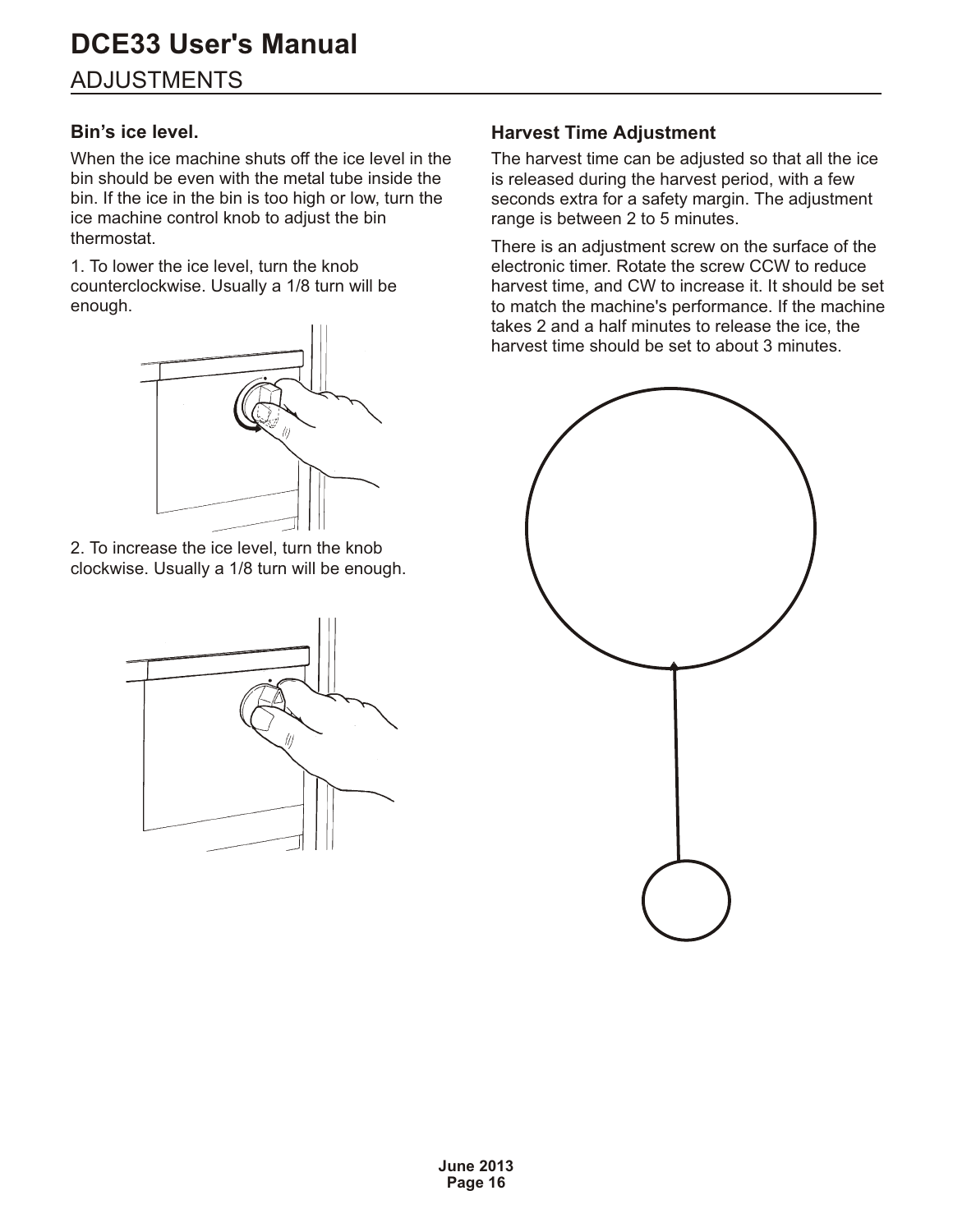### <span id="page-17-0"></span>SERVICE DIAGNOSIS

| <b>PROBLEM</b>                                 | <b>POSSIBLE CAUSE</b>                                                                      | <b>PROBABLE CORRECTION</b>                                                           |  |
|------------------------------------------------|--------------------------------------------------------------------------------------------|--------------------------------------------------------------------------------------|--|
| No ice falling in bin, but machine<br>operates | Ice may be stuck in the evaporator<br>and the unit is "frozen up".                         | Check water supply - filter may be<br>restricted                                     |  |
|                                                |                                                                                            | Check inlet water valve - screen<br>may be restricted, or valve does<br>not operate. |  |
|                                                |                                                                                            | Hot gas valve may not operate -<br>check and repair/replace.                         |  |
|                                                |                                                                                            | Harvest time set too short - timer<br>needs adjustment.                              |  |
|                                                | Too much heat load.                                                                        | Inlet water valve leaks thru, needs<br>to be replaced.                               |  |
|                                                | No water spray                                                                             | Water pump does not work,<br>replace it.                                             |  |
|                                                |                                                                                            | Water leak from reservoir, locate<br>and repair.                                     |  |
|                                                | Cube size control will not close                                                           | See "Too much heat load" or "not<br>enough refrigerant"                              |  |
|                                                |                                                                                            | Control defective - must be<br>replaced.                                             |  |
|                                                | No airflow                                                                                 | Fan motor not turning, needs to<br>be replaced.                                      |  |
|                                                |                                                                                            | Fan blade broken, needs to be<br>replaced.                                           |  |
|                                                |                                                                                            | Condenser completely blocked<br>up, needs cleaning.                                  |  |
| Standing water in the bin                      | Drain line restriction or drain pump Remove restriction or contact<br>maintenance required | service provider to check drain<br>pump operation                                    |  |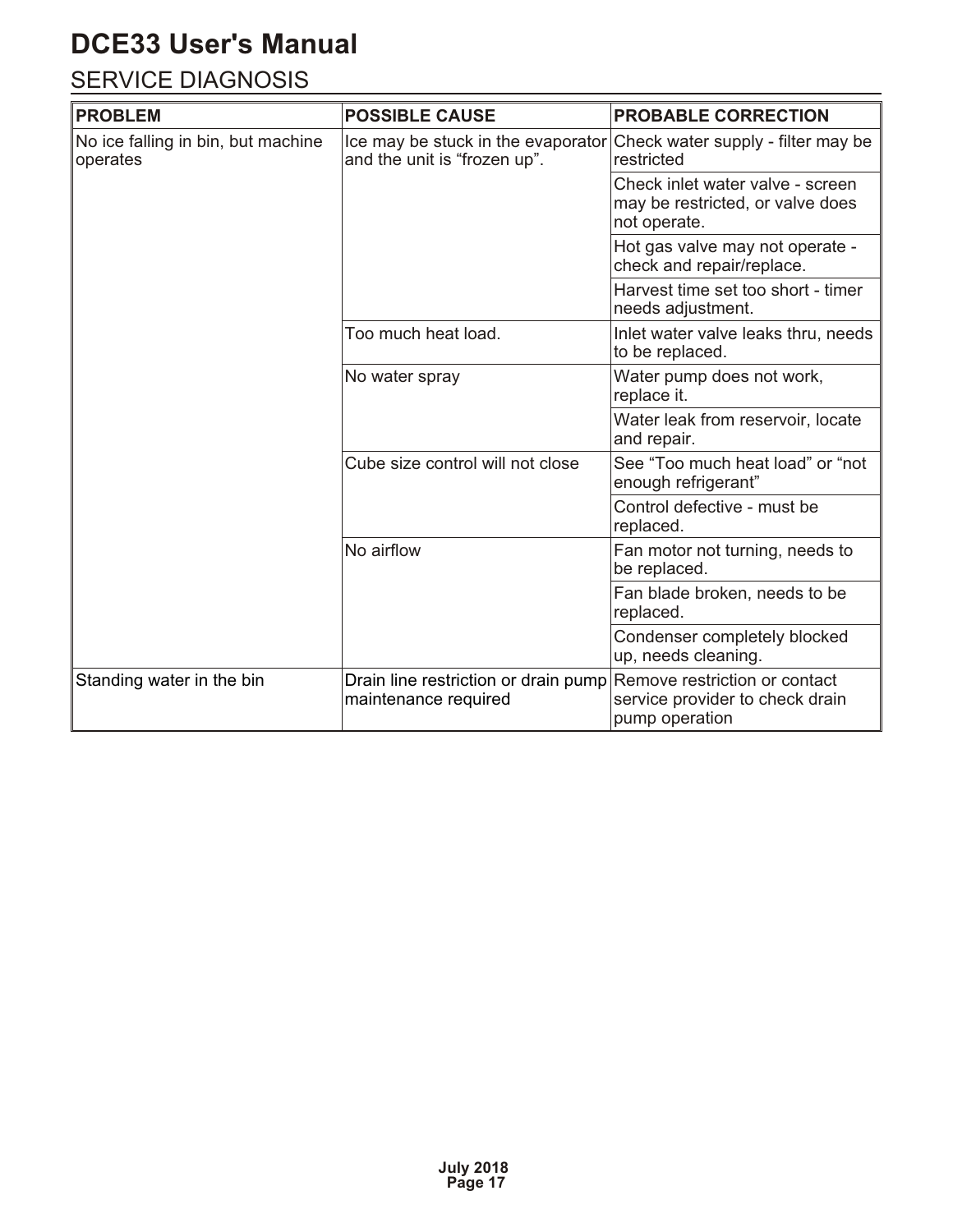### <span id="page-18-0"></span>WIRING DIAGRAM

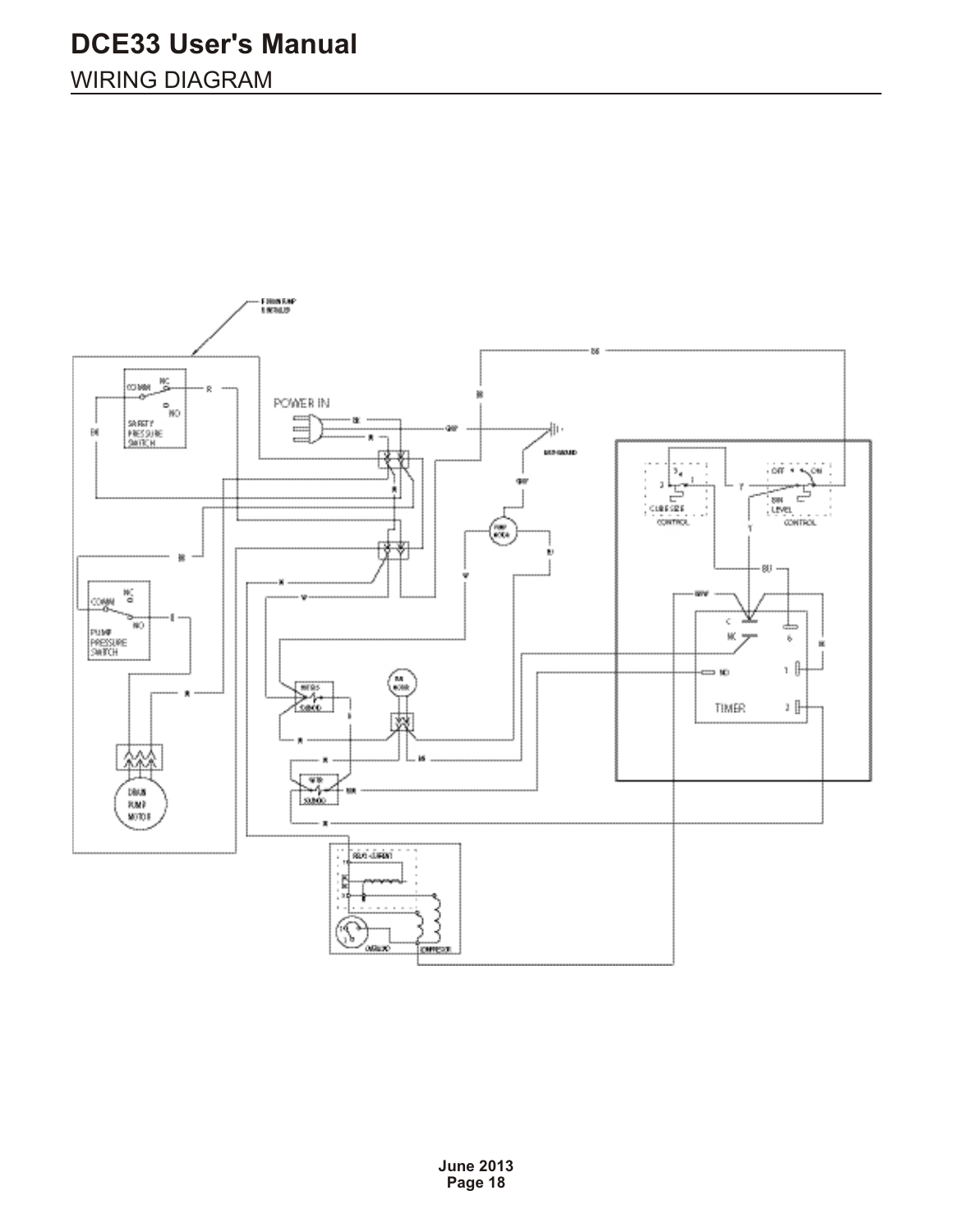### <span id="page-19-0"></span>SCHEMATIC DIAGRAM



## SWITCHES ON THIS UNIT SHOWN IN TIMED PORTION OF THE FREEZE CYCLE WITH DRAIN PUMP IN OPERATION

**June 2013 Page 19**